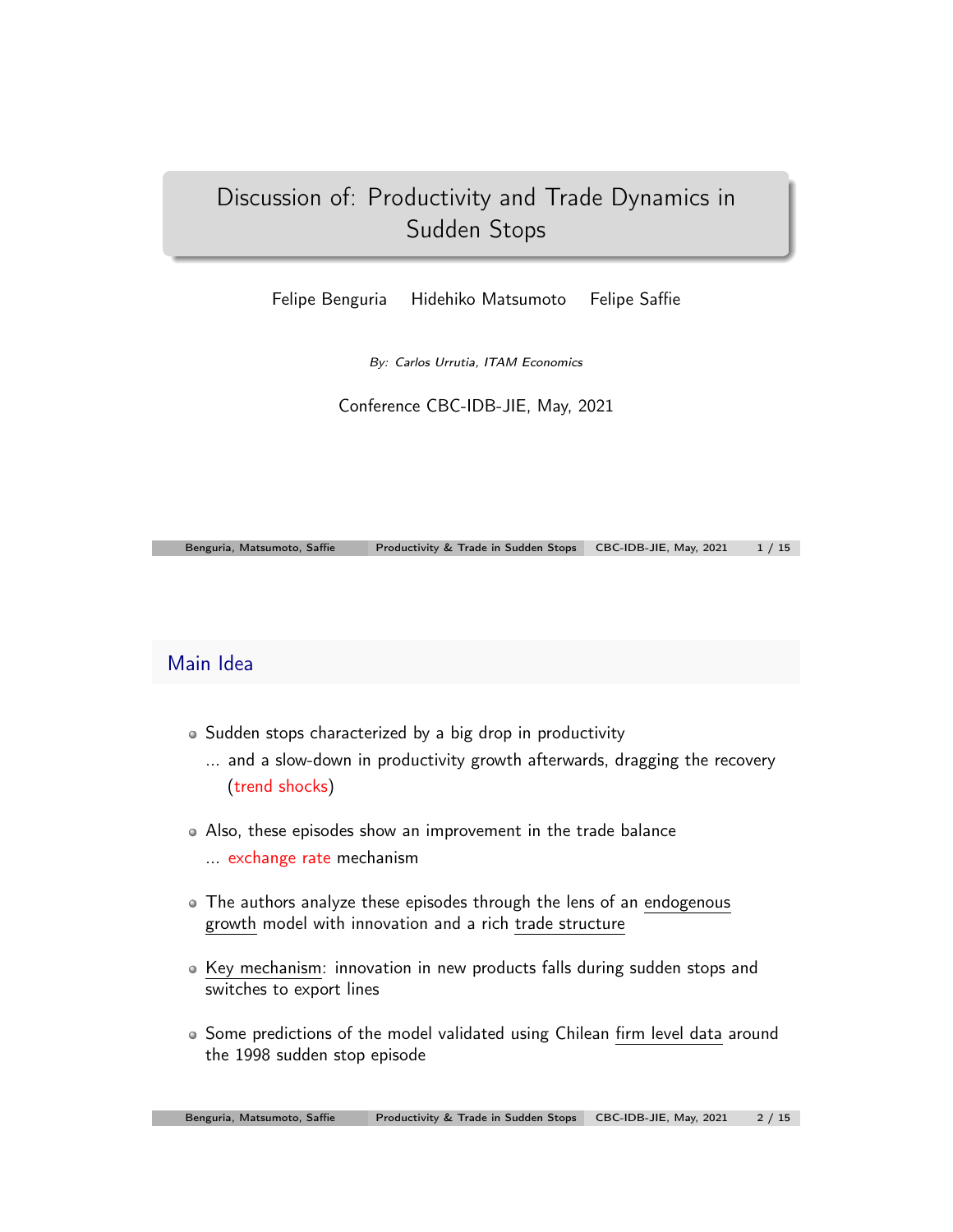### The Model

Very nice model combining

- RBC model for small open economy with occasionally binding collateral constraints (sudden stops) - Mendoza (2010)
- Production structure with differentiated intermediate goods, innovation and endogenous growth - Kettle and Kortum (2004), Ates and Saffie (2021)
- Ricardian trade structure: exports, imports of intermediate goods by lowest cost producer - Eaton and Kortum (2002)

The interaction of the last two features enriches the analysis of the economy's response to Macro shocks, especially sudden stops

| Benguria, Matsumoto, Saffie | Productivity & Trade in Sudden Stops CBC-IDB-JIE, May, 2021 3 / 15 |  |
|-----------------------------|--------------------------------------------------------------------|--|

## The Model: Macro Block

Small open economy with one final tradable good

- Aggregate shocks to technology and international interest rates
- Final good production under perfect competition, requires intermediate goods (also tradable)
- Working capital requirement (external finance dependence)
- Productive asset (land?) serves as collateral; constraint on leverage

A sequence of negative shocks triggers the collateral constraint in a sudden stop, reducing the demand for intermediate goods in the domestic market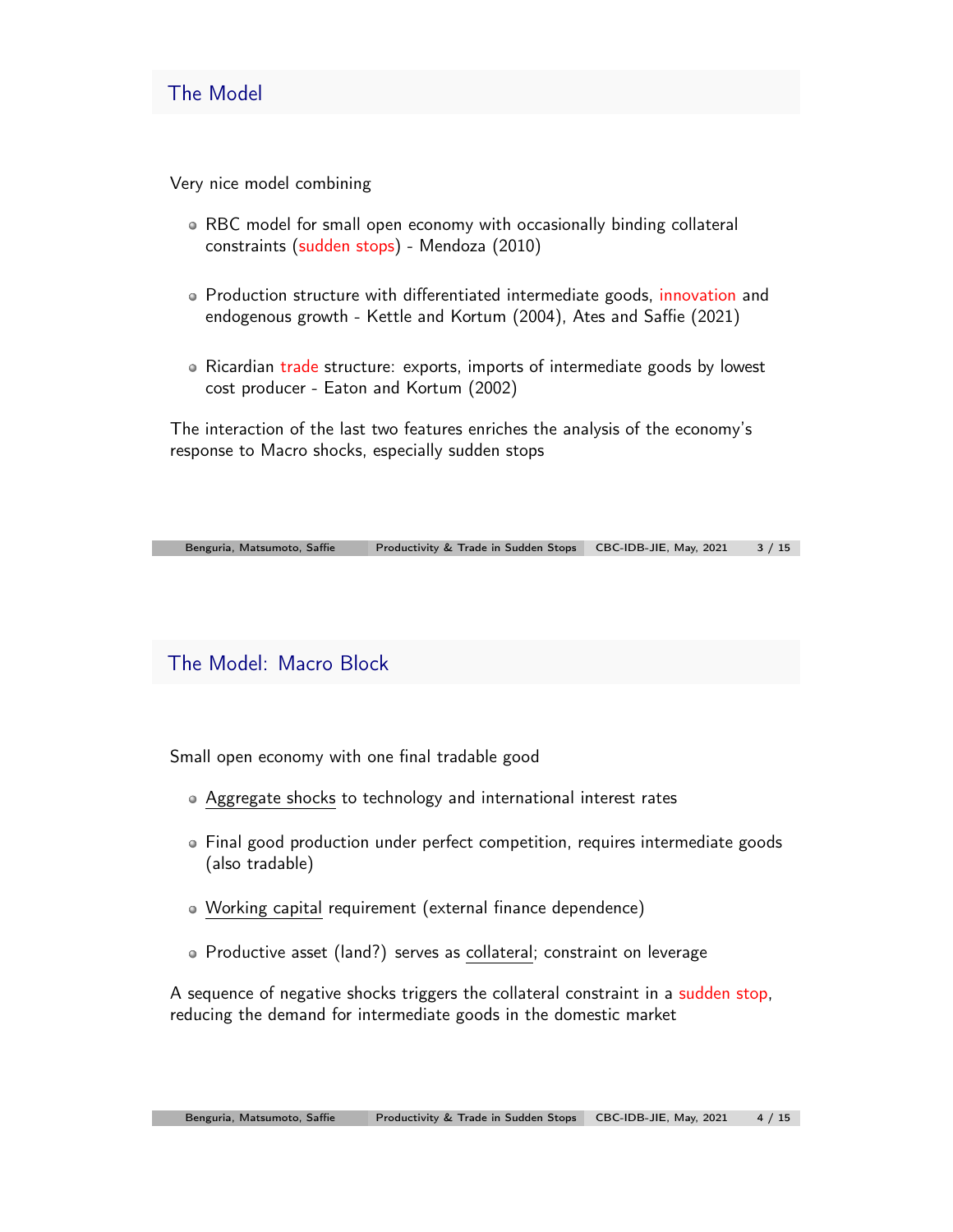### The Model: Firm/Product Dynamics

Firms produce a portfolio of intermediate goods (product lines)

- Fixed set of product lines in [0*,*1], each manufactured by only one firm (lowest cost producer)
- Continuum of firms with mass varying over time (entry, exit); each firm manufactures a discrete number of product lines
- Bertrand competition: leading firm charges a price equal the second lowest marginal cost
- Through factor-saving innovation, a firm can poach a product line from another firm, becoming the lowest cost producer

*Remark: Text a bit confusing distinguishing firm and product dynamics*

| Benguria, Matsumoto, Saffie | Productivity & Trade in Sudden Stops CBC-IDB-JIE, May, 2021 5 / 15 |  |  |
|-----------------------------|--------------------------------------------------------------------|--|--|
|-----------------------------|--------------------------------------------------------------------|--|--|

### The Model: Trade in Intermediate Goods

Intermediate goods can be produced by domestic and foreign firms, and sold in domestic and foreign markets

- Set of product lines in [0*,*1] divided in domestic lines, export lines (sold both domestically and abroad) and import lines
- Division depends on who is the lowest cost producer in each market, net of a trade cost
- Two types of innovation: domestic innovation allows a firm (new or existing) to poach a domestic or import line, replacing a domestic or foreign producer in the domestic market
- Export innovation allows an existing firm to transform a domestic line into an export line, replacing a foreign producer in the foreign market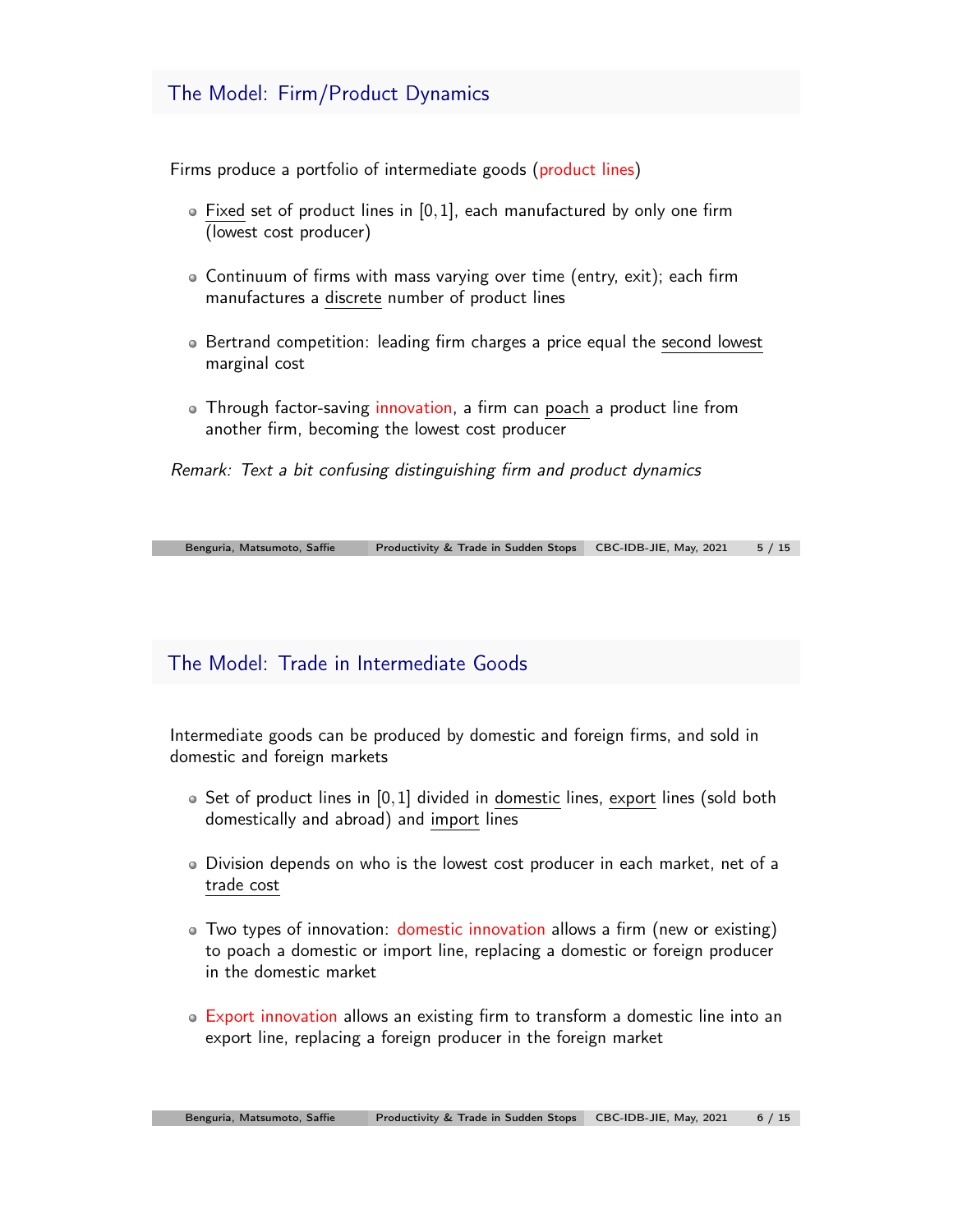*Remark: It is not obvious who the second lowest cost producer in each market is*

- *The authors assume that the second lowest cost producer in the domestic (foreign) market is a domestic (foreign) firm*
- *This depends on factor prices and the trade cost, not on technology (available for all)*
- *In the initial steady state, parameters are calibrated so that the assumption holds, but this is not guaranteed outside the steady state (only locally)*

*Maybe a minor point, but worth clarifying in the text*

Benguria, Matsumoto, Saffie Productivity & Trade in Sudden Stops CBC-IDB-JIE, May, 2021 7 / 15

### The Model: The Innovation Decision

The only decision made by intermediate-good firms is how much to invest in domestic and/or export innovation

- The probability of success of innovation depends on the resources invested (final good)
- If their own innovation is successful, firms expand their portfolio of product lines becoming the lowest cost producer and increasing the economy-wide productivity
- If other firms innovate successfully, incumbent firms might lose product lines (risk of replacement); firms with no lines exit
- Innovation effort is undirected; does not apply to own products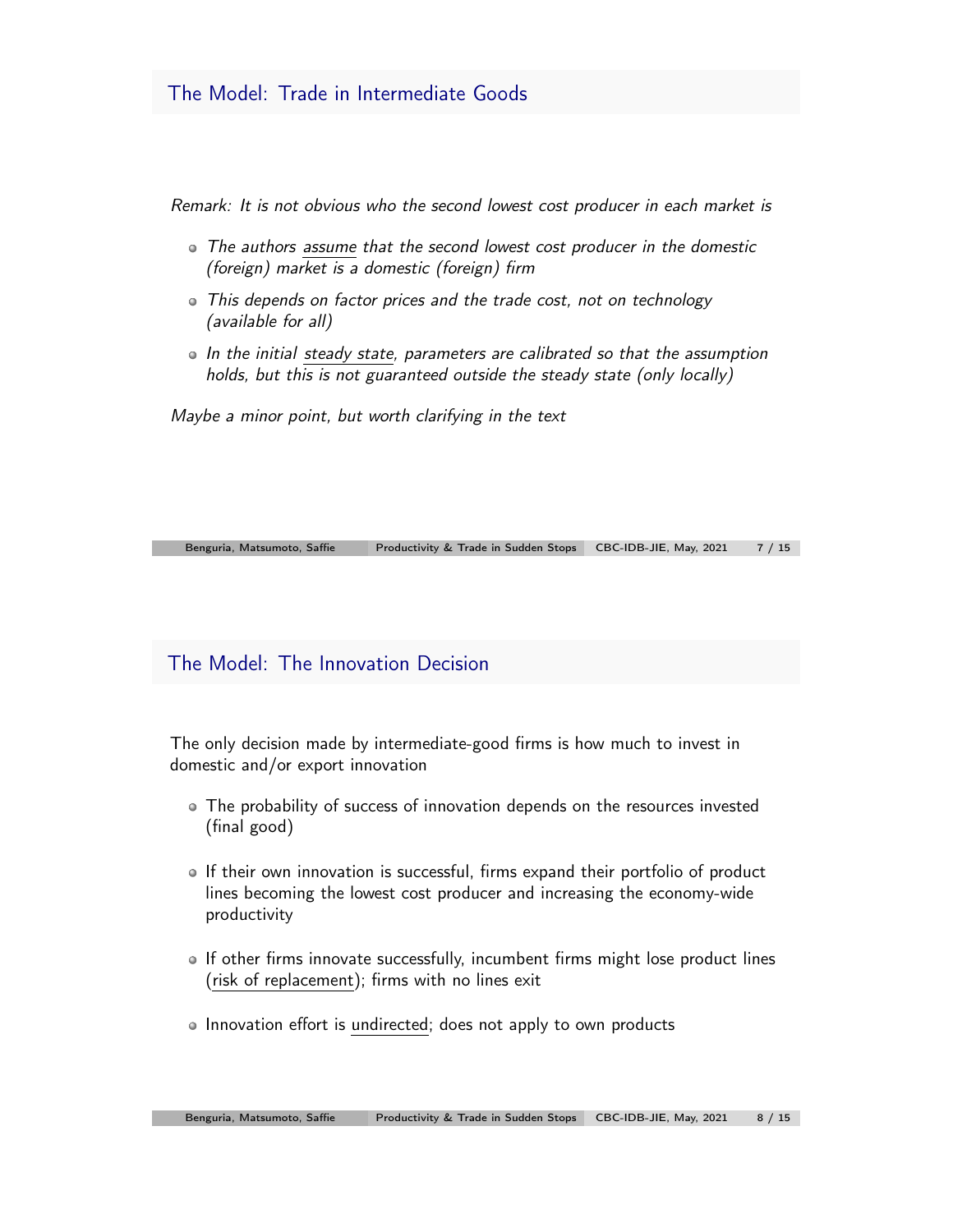#### The Model: Presentation

*Two additional remarks about the presentation of the model*

- *A formal definition of an equilibrium for this economy could be useful, at least in an appendix; also a formal definition of a steady state ( balanced growth path)*
- *The motivation mentions several times the exchange rate adjustment mechanism. What is in the model the (real) exchange rate?*
	- *Using the final good it should be constant and equal to one*
	- *The authors seem to be referring to the relative marginal cost (domestic / foreign) for intermediate goods (as in Figure 6b)*

*This could be further clarified in the text, to improve upon the consistency between the story and the model*

| Benguria, Matsumoto, Saffie | Productivity & Trade in Sudden Stops CBC-IDB-JIE, May, 2021 9 / 15 |  |
|-----------------------------|--------------------------------------------------------------------|--|

#### Main Mechanisms

A sudden stop triggers

- A decrease in demand for intermediate goods in domestic market
	- ... also reducing factors' demand and factors' prices, hence marginal cost for domestic firms
- Firms respond by cutting innovation, as profits decline ... slowing-down productivity growth and the speed of the recovery
- Firms also switch innovation efforts towards export lines, where profits are higher
	- ... partially mitigating the productivity slow-down
	- ... and contributing to the trade balance improvement
- Notice that exports grow in the extensive margin (number of product lines), while imports fall -a lot- in the intensive margin (lower demand for each intermediate). *Is that right (Figure 9 in appendix)?*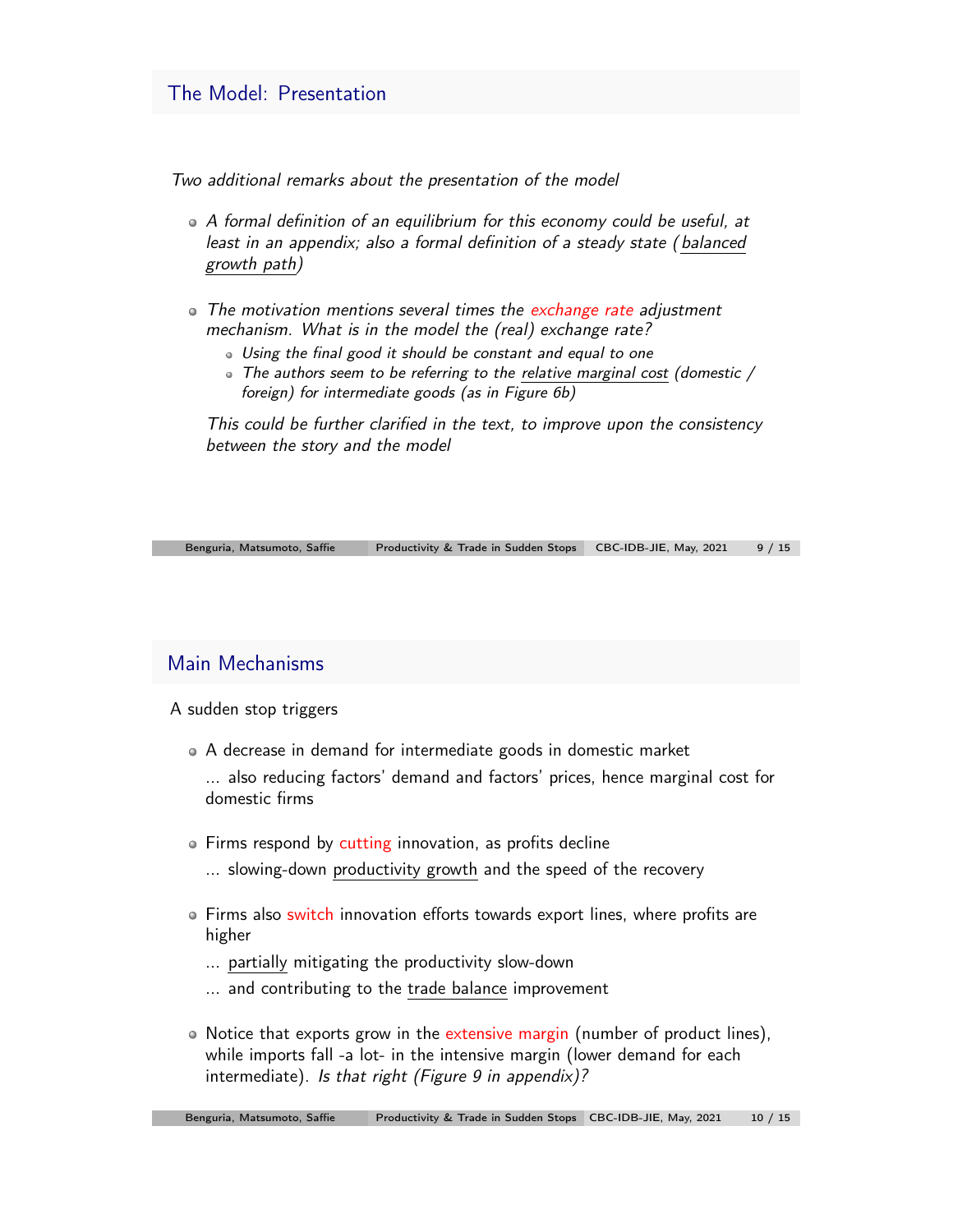#### Model Validation

Using data from Chile manufacturing survey, the authors show

- The calibrated model generates a distribution of firms across domestic and exports markets and across number of products consistent with data (partly due to calibration)
- The model generates a positive relation across firms between the existing number of products and the probability of introducing new product lines, as observed in the data

*Remarks:*

- *What is the data equivalent of a product line?*
- *Is there a replacement e*ff*ect? (Table 8 appendix)*
- *Size vs number of products?*
- *Could the authors use additional firm-level data to proxy for productivity and innovation e*ff*ort (R&D)?*

Benguria, Matsumoto, Saffie Productivity & Trade in Sudden Stops CBC-IDB-JIE, May, 2021 11 / 15

#### The Quantitative Experiment

Feed the model with ad-hoc negative productivity shock and interest rate increase (stylized sudden stop) and simulate response over time

The model generates a slow recovery of TFP and output, a decline in innovation (larger for domestic innovation) and an improvement in the trade balance lead by the drop in imports

#### *Remarks:*

- *What is the data counterpart of these aggregate responses (Chile, 1998)?*
- *Why not filtering the shocks that produce exactly the drop in output and the increase in interest rates observed in this episode?*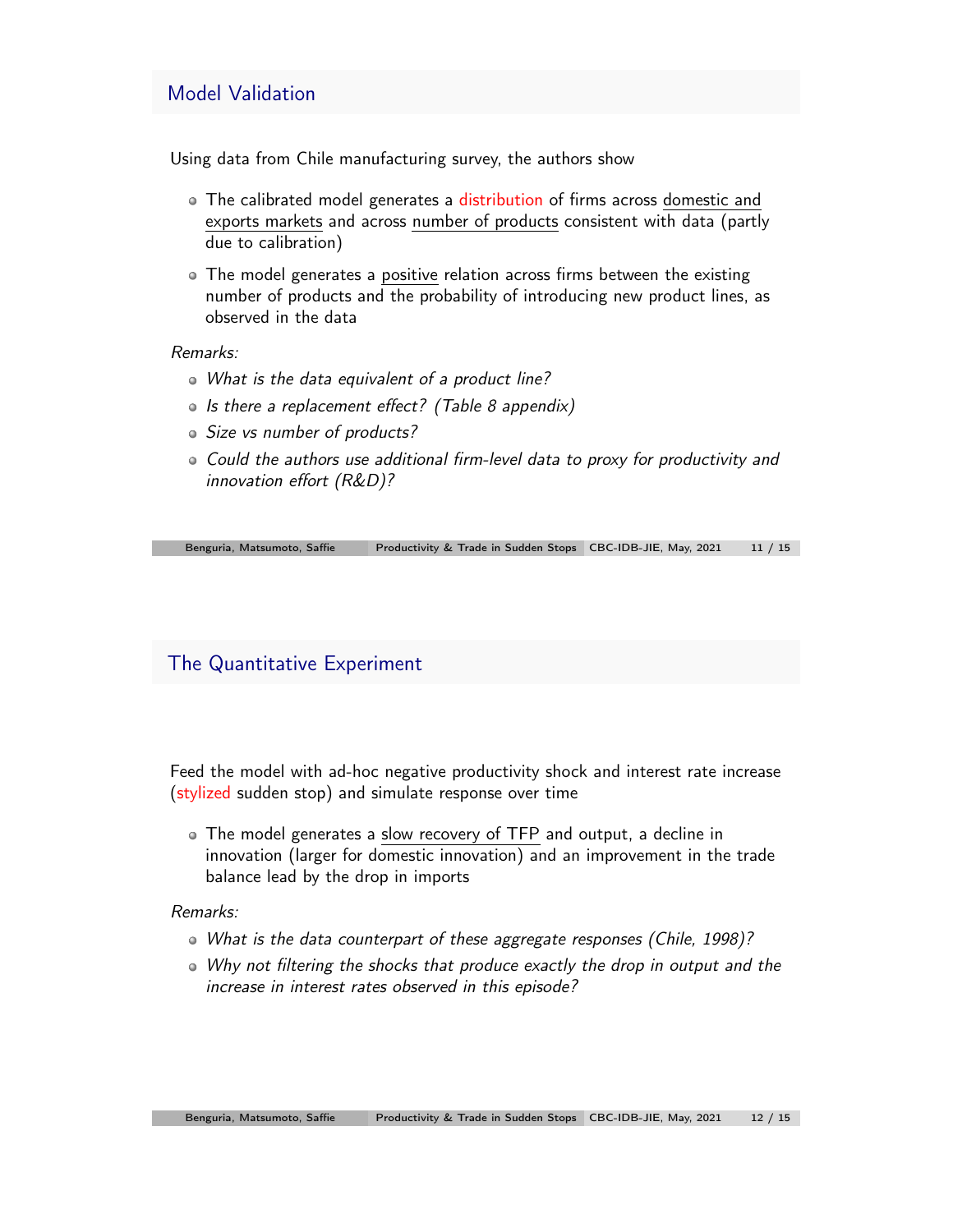#### The Quantitative Experiment

The data also shows for the sudden stop episode (Chile, 1998)

- A drop in the probability of adding new products, more so in the domestic market
- An increase in revenues and profits for exporters relative to non-exporters ... more so for industries with higher financial dependence

These are two key predictions of the model consistent with the data!

*Remarks:*

- *Not so convinced with the financial dependence exercise (working capital constraint in the model applies to final good, not to intermediates)*
- *More transitions, measuring intensive vs extensive margin (appendix 7)*
- *Again, it would be great to see link to innovation spending and productivity outcome in data*

Benguria, Matsumoto, Saffie Productivity & Trade in Sudden Stops CBC-IDB-JIE, May, 2021 13 / 15

## Counterfactual Experiments

Finally, the authors perform in the model a counterfactual experiment with no-change in innovation due to sudden stop

- Large amplification effect on productivity (and welfare) losses of domestic innovation
- Smaller attenuation effect on productivity (and welfare) losses of export innovation

#### *Remark: Other possible counterfactuals*

- *No collateral constraint (to quantify Fisherian deflation mechanism)*
- *Constant factor prices (to quantify exchange rate mechanism)*